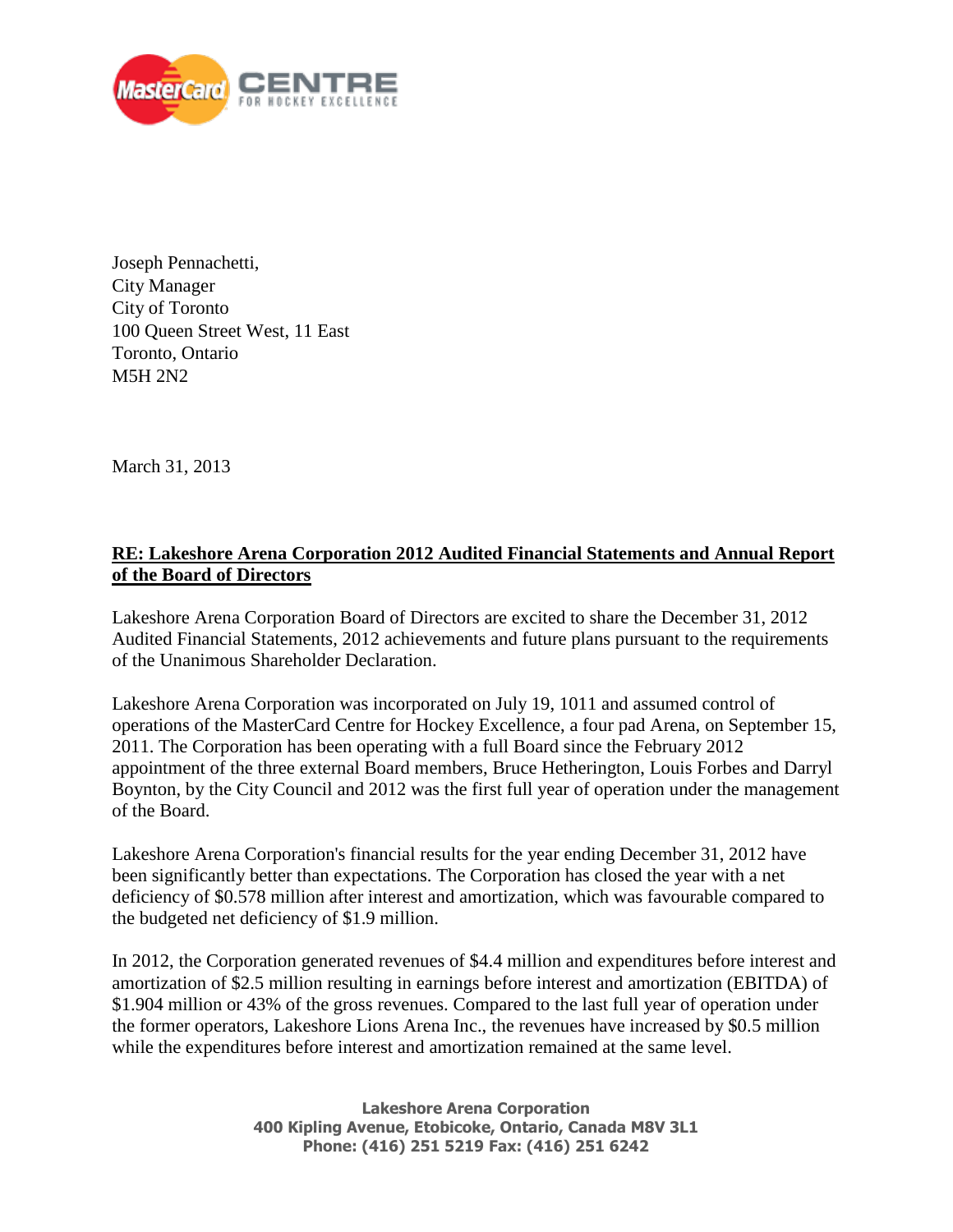It is important to note that the Master Card Centre would have been a highly profitable operation if it was not fully debt financed. Total debt is \$41.3 million and annual interest payments are \$1.529 million. Debt free ownership of the facility would have returned \$0.951 million as a dividend payment to the shareholder.

In 2012, the Corporation was able to settle over \$0.5 million of commercial legacy debt and legal claims related to the former operator, Lakeshore Lions Arena Inc. The liabilities, most of which were expensed by the previous operator in the past, limited the cash flow of the operation in 2012. As of the end of the year, all accounts with the vendors and suppliers are now in good standing and all outstanding legal claims lawsuits against the Lakeshore Arena Corporation are settled. In spite of the cash outflow related to liabilities from previous owners that impacted the liquidity of the operation, the Corporation was able to reduce the debt by \$0.370 million, which includes a \$0.146 million cash flow sweep payment towards the principal of the interest only debt. In 2013, Board expects improved cash flow as the burden of past commercial and legal liabilities have now been settled.

The Executive Director Trish Power and the Arena staff worked hard to make sure the Arena remained the preferred hockey destination in Toronto. There were no fee increases for prime time and although the current rates are the highest in the GTA, the ice utilization for the prime time remained nearly full while non prime time ice utilization increased in 2012. The Arena operated all four pads throughout the year, including the slow summer season and hosted 14 Tournaments, 8 media events/commercial shoots, various holiday camps, and numerous NHL visiting teams.

In 2012, the Board of Lakeshore Arena Corporation worked with the City to help determine the future options of the Arena. In order to assist the City in making its decision, we have engaged a third party appraisal firm to determine the value of the City's leasehold interest in the Arena. During the time the report was considered by Council, the Board postponed pursuing revenue opportunities on the second floor, which remains unfinished. The Council received the report in early 2013 without a direction to consider a competitive process, which will allow the Board to pursue tenants for the second floor. In doing so, the Board works very closely with the shareholder, seeking the approval of any lease decisions from City's Real Estate Division.

The Board Lakeshore Arena is an iconic facility like no other in the City of Toronto. This past year, we have been able to capitalize on that and continued to make this a world class facility. We have strengthened our relationship with our existing tenants, permit holders, and general public which we will continue to focus on. We are committed to increase the daytime usage, bring in tenants that will finish and operate a restaurant and a sports development facility on the second floor, actively market the facility for tournaments and events, and continue to improve the customer service. We expect 2013 to be a very good year where the Board will continue with the momentum built since the Arena was purchased by the City. The work in 2013 will prepare the Corporation for the debt refinancing challenge in 2014, which will be the year where the floating rate debt will be due for renewal at possibly higher interest rates.

> **Lakeshore Arena Corporation 400 Kipling Avenue, Etobicoke, Ontario, Canada M8V 3L1 Phone: (416) 251 5219 Fax: (416) 251 6242**